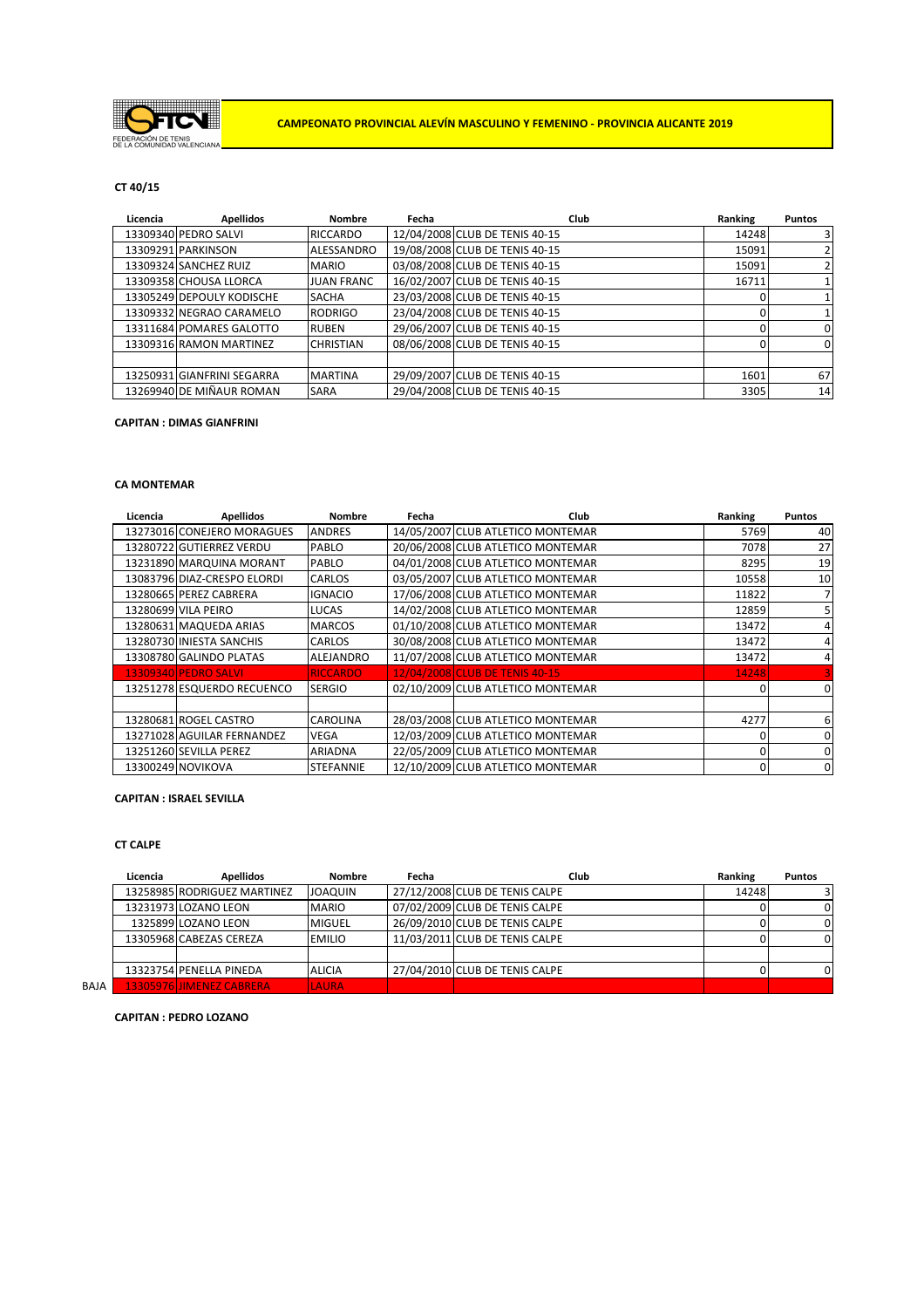

**CAMPEONATO PROVINCIAL ALEVÍN MASCULINO Y FEMENINO - PROVINCIA ALICANTE 2019**

# **C EXCURSIONISTA ELDENSE**

| Licencia | <b>Apellidos</b>           | <b>Nombre</b> | Fecha | Club                                    | Ranking | <b>Puntos</b>   |
|----------|----------------------------|---------------|-------|-----------------------------------------|---------|-----------------|
|          | 13302948 GRACIA BAÑON      | <b>PABLO</b>  |       | 02/11/2008 CENTRO EXCURSIONISTA ELDENSE | 9386    | 14 <sup>1</sup> |
|          | 13315339 NAVARRO ANDREU    | <b>DIMAS</b>  |       | 12/07/2008 CENTRO EXCURSIONISTA ELDENSE | 12346   | 6               |
|          | 13315371 GOMEZ MARIN       | <b>SERGIO</b> |       | 14/11/2007 CENTRO EXCURSIONISTA ELDENSE |         | 0               |
|          | 13315321 RUEDA ALBERT      | <b>PABLO</b>  |       | 31/03/2010 CENTRO EXCURSIONISTA ELDENSE |         | 0               |
|          | 13315347 RICO ABAD         | SANTI         |       | 01/10/2010 CENTRO EXCURSIONISTA ELDENSE |         | 0               |
|          | 13315363 ALMENDROS HERRERO | <b>COSME</b>  |       | 25/01/2010 CENTRO EXCURSIONISTA ELDENSE |         | $\Omega$        |
|          |                            |               |       |                                         |         |                 |
|          | 13305380 MORENO TENZA      | <b>CARMEN</b> |       | 21/01/2008 CENTRO EXCURSIONISTA ELDENSE | 5230    |                 |
|          | 13305398 MORENO TENZA      | <b>LOLA</b>   |       | 19/08/2010 CENTRO EXCURSIONISTA ELDENSE |         | 0               |
|          | 13315355 MOLINA CARBONELL  | <b>MALENA</b> |       | 28/09/2009 CENTRO EXCURSIONISTA ELDENSE |         | $\Omega$        |

#### **CAPITAN : SAMUEL CORRALIZA**

### **CT CAM VILLENENSE**

| Licencia | <b>Apellidos</b>          | <b>Nombre</b>     | Fecha | Club                                                | Ranking | <b>Puntos</b> |
|----------|---------------------------|-------------------|-------|-----------------------------------------------------|---------|---------------|
|          | 13159018 GARCIA GARCIA    | <b>JORGE</b>      |       | 17/01/2007 CLUB ATLETICO MONTEMAR                   | 5405    | 45            |
|          | 13274840 BORGE SELVA      | <b>JUAN CARLO</b> |       | 10/06/2008 C.T. CIRCULO AGRIC. MERCANTIL VILLENENSE | 11309   | 8             |
|          | 13229598 SALINAS PUCHE    | <b>ROBERTO</b>    |       | 08/05/2007 C.T. CIRCULO AGRIC. MERCANTIL VILLENENSE | 11309   | 8             |
|          | 13289831 JAREÑO GARCIA    | <b>JACOB</b>      |       | 10/06/2008 C.T. CIRCULO AGRIC. MERCANTIL VILLENENSE | 12859   | 5.            |
|          | 13159000 OLIVA HERNANDEZ  | <b>OLIADUL</b>    |       | 07/05/2008 C.T. CIRCULO AGRIC. MERCANTIL VILLENENSE | 13472   | 4             |
|          | 13290127 VERDU HERNANDEZ  | <b>MARTIN</b>     |       | 27/02/2009 C.T. CIRCULO AGRIC. MERCANTIL VILLENENSE |         | $\Omega$      |
|          | 13307881 CONEJERO MENGUAL | PABLO             |       | 20/04/2010 C.T. CIRCULO AGRIC. MERCANTIL VILLENENSE |         | 0             |
|          | 13301958 ORTEGA PUCHE     | <b>HUGO</b>       |       | 30/12/2007 C.T. CIRCULO AGRIC. MERCANTIL VILLENENSE |         | 0             |
|          | 13307865 ESPINOSA GARCIA  | <b>ADRIAN</b>     |       | 24/09/2009 C.T. CIRCULO AGRIC. MERCANTIL VILLENENSE |         | $\Omega$      |
|          | 13307899 FERRIZ FORTE     | <b>IVAN</b>       |       | 11/11/2009 C.T. CIRCULO AGRIC. MERCANTIL VILLENENSE |         | 0             |
|          |                           |                   |       |                                                     |         |               |
|          | 13229639 CATALAN RICHART  | <b>ROCIO</b>      |       | 29/05/2007 C.T. CIRCULO AGRIC. MERCANTIL VILLENENSE | 3708    | 10            |
|          | 13291018 MOLINA PEREZ     | ZAIRA             |       | 19/06/2009 C.T. CIRCULO AGRIC. MERCANTIL VILLENENSE |         | $\Omega$      |
|          | 13307914 RUBIO GARCIA     | <b>GLORIA</b>     |       | 08/02/2008 C.T. CIRCULO AGRIC. MERCANTIL VILLENENSE |         | $\Omega$      |
|          | 13307964 CANTERO SIRERA   | <b>ANABEL</b>     |       | 21/06/2009 C.T. CIRCULO AGRIC. MERCANTIL VILLENENSE |         | 0             |

#### **CAPITAN : JOAQUIN HERNANDEZ**

### **CD CUCUCH**

| Licencia | <b>Apellidos</b>            | Nombre            | Fecha | Club                               | Ranking | <b>Puntos</b>           |
|----------|-----------------------------|-------------------|-------|------------------------------------|---------|-------------------------|
|          | 13245809 PEREZ PEREZ        | <b>JOSE ANTON</b> |       | 27/11/2007 CENTRO DEPORTIVO CUCUCH | 9975    | 12                      |
|          | 13271789 SALADAR MORENO     | <b>PHOENIX</b>    |       | 17/04/2007 CENTRO DEPORTIVO CUCUCH | 14248   | 3                       |
|          | 13254587 PRIETO CARBONELL   | <b>LUIS</b>       |       | 22/01/2008 CENTRO DEPORTIVO CUCUCH | 14248   | $\overline{\mathbf{3}}$ |
|          | 13308649 GONZALEZ SAMPER    | <b>RUBEN</b>      |       | 11/09/2008 CENTRO DEPORTIVO CUCUCH | 14248   | 31                      |
|          | 13254579 SABATER HERRERO    | <b>JOSE MARIA</b> |       | 18/06/2007 CENTRO DEPORTIVO CUCUCH | 15091   |                         |
|          | 13254595 MARTINEZ I LOPEZ   | <b>ORIOL</b>      |       | 12/01/2008 CENTRO DEPORTIVO CUCUCH | 15091   | 2                       |
|          | 13316618 GARCIA VIGARA      | DANIEL            |       | 25/06/2007 CENTRO DEPORTIVO CUCUCH | 16711   |                         |
|          | 13271797 GIMENEZ TORREGROSA | <b>DANIEL</b>     |       | 21/05/2007 CENTRO DEPORTIVO CUCUCH |         | 0                       |
|          | 13245792 MARTINEZ DELGADO   | <b>HUGO</b>       |       | 26/06/2009 CENTRO DEPORTIVO CUCUCH |         | $\mathbf{0}$            |
|          | 13305264 SABATER HERRERO    | <b>MARCOS</b>     |       | 02/11/2009 CENTRO DEPORTIVO CUCUCH |         | 0                       |
|          | 13308623 FERNANDEZ PAYA     | <b>HUGO</b>       |       | 27/01/2011 CENTRO DEPORTIVO CUCUCH |         | $\mathbf{0}$            |
|          |                             |                   |       |                                    |         |                         |
|          | 13305786 SALA ABAD          | LAURA             |       | 19/05/2007 CENTRO DEPORTIVO CUCUCH | 5230    | $\overline{2}$          |
|          | 13315884 PENALVA MARTINEZ   | <b>MARIA</b>      |       | 06/07/2007 CENTRO DEPORTIVO CUCUCH | 5730    |                         |
|          | 13287182 MIRA ALVARADO      | <b>JULIA</b>      |       | 25/05/2008 CENTRO DEPORTIVO CUCUCH | 5730    |                         |

**CAPITAN : RODRIGO MARTINEZ**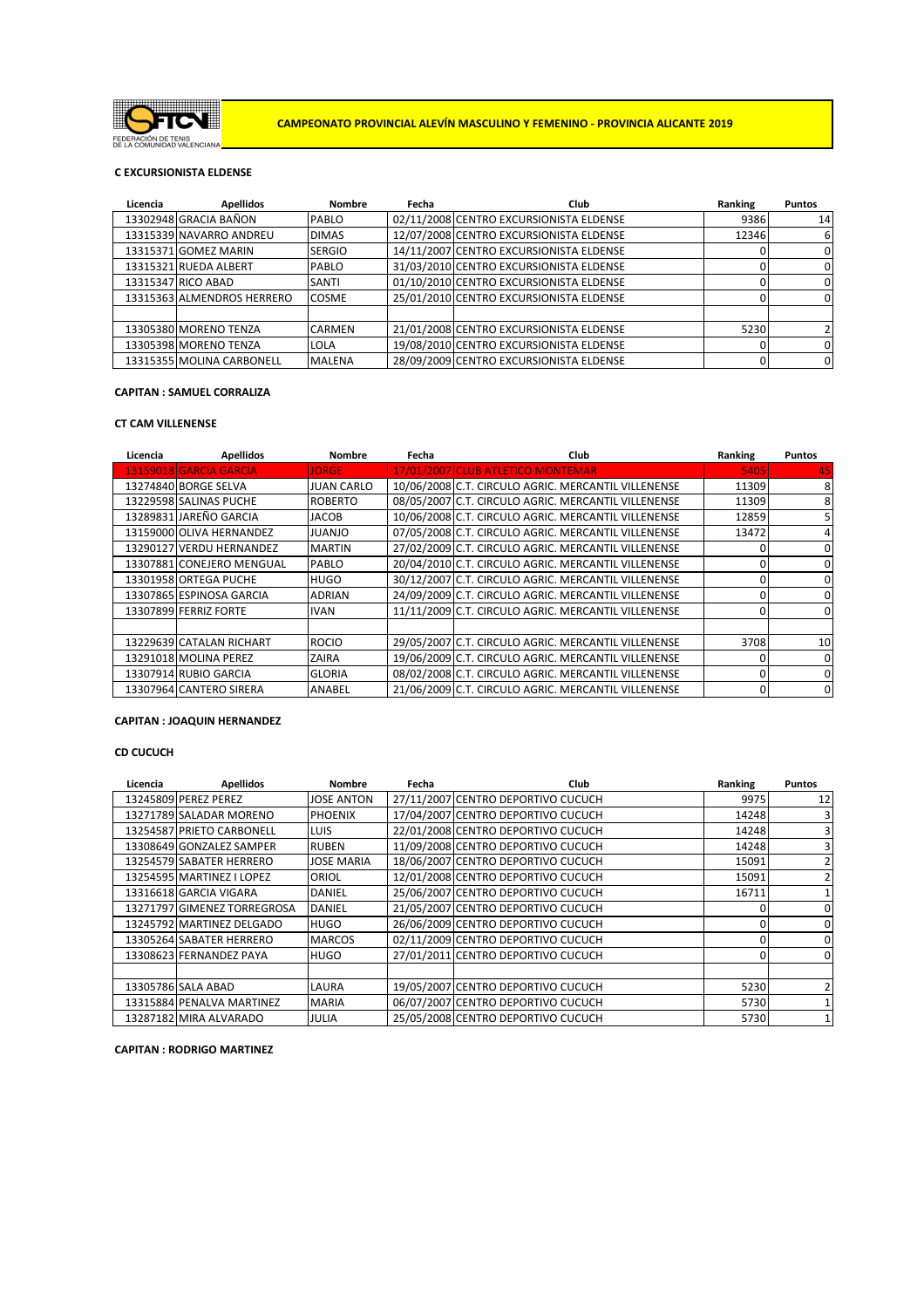

**CC ELDA**

**CAMPEONATO PROVINCIAL ALEVÍN MASCULINO Y FEMENINO - PROVINCIA ALICANTE 2019**

| Licencia | <b>Apellidos</b>            | <b>Nombre</b>   | Fecha | Club                                           | Ranking | <b>Puntos</b>           |
|----------|-----------------------------|-----------------|-------|------------------------------------------------|---------|-------------------------|
|          | 13206116 MAESTRE GOMEZ      | <b>ERIC</b>     |       | 18/04/2007 C.T. JUAN CARLOS FERRERO DE VILLENA | 1841    | 179                     |
|          | 13227310 SELVA POVEDA       | <b>FERNANDO</b> |       | 08/04/2007 CLUB DE CAMPO                       | 4239    | 65                      |
|          | 13310975 SANCEHZ DEL AMO    | <b>DARIO</b>    |       | 23/09/2008 CLUB DE CAMPO                       | 12859   |                         |
|          | 13227336 TORTOSA GUARDIOLA  | <b>JULIO</b>    |       | 08/08/2007 CLUB DE CAMPO                       | 13472   | 4                       |
|          |                             |                 |       |                                                |         |                         |
|          | 13227287 GONZALEZ ANGULO    | <b>CARMEN</b>   |       | 04/01/2007 CLUB DE CAMPO                       | 1465    | 78                      |
|          | 13274246 PEREZ LOPEZ        | LAURA           |       | 14/09/2007 CLUB DE CAMPO                       | 2177    | 37                      |
|          | 13319026 BAUTISTA HORCAJADA | <b>LUCIA</b>    |       | 18/02/2007 CLUB DE CAMPO                       | 2988    | 18                      |
|          | 13319034 OUAZZANI TOUHAMI   | <b>AIDA</b>     |       | 18/08/2007 CLUB DE CAMPO                       | 3495    | 12                      |
|          | 13305538 MONZO POVEDA       | <b>PAULINA</b>  |       | 10/02/2007 CLUB DE CAMPO                       | 4952    | $\overline{\mathbf{3}}$ |

# **CAPITAN : PACO TORRES**

# **CT ALACANT**

| Licencia | <b>Apellidos</b>          | <b>Nombre</b>    | Fecha | Club                             | Ranking | <b>Puntos</b>  |
|----------|---------------------------|------------------|-------|----------------------------------|---------|----------------|
|          | 13215985 NAVARRO PELAEZ   | <b>ALVARO</b>    |       | 02/05/2007 CLUB DE TENIS ALACANT | 2764    | 112            |
|          | 13223706 CORTES MASCARELL | <b>HUGO</b>      |       | 02/05/2007 CLUB DE TENIS ALACANT | 6555    | 31             |
|          | 13219747 SENDRA MARTINEZ  | <b>IGNACIO</b>   |       | 28/01/2007 CLUB DE TENIS ALACANT | 6104    | 36             |
|          | 13223425 UTRERO MARTIN    | <b>DANIEL</b>    |       | 05/03/2007 CLUB DE TENIS ALACANT | 11309   | 8              |
|          | 13273074 CORTES MASCARELL | <b>SAUL</b>      |       | 05/03/2010 CLUB DE TENIS ALACANT |         | $\mathbf{0}$   |
|          | 13317939 POVEDA BERBEGAL  | <b>JOSE LUIS</b> |       | 13/01/2009 CLUB DE TENIS ALACANT |         | $\mathbf{0}$   |
|          | 13326146 GALAN LOPEZ      | <b>ENRIQUE</b>   |       | 07/11/2001 CLUB DE TENIS ALACANT |         | $\Omega$       |
|          |                           |                  |       |                                  |         |                |
|          | 13269932 VELASCO MIRO     | JULIA            |       | 06/07/2008 CLUB DE TENIS ALACANT | 3495    | 12             |
|          | 13311501 VELASCO MIRO     | <b>CRISTINA</b>  |       | 10/09/2011 CLUB DE TENIS ALACANT |         | $\overline{0}$ |
|          | 13326154 GARCIA RODRIGUEZ | <b>MARTINA</b>   |       | 09/06/2010 CLUB DE TENIS ALACANT |         | $\mathbf{0}$   |

#### **CAPITAN : FRANCISCO J GARCÍA**

# **C ILICITANO T**

| Licencia | <b>Apellidos</b>              | <b>Nombre</b>   | Fecha | Club                               | Ranking | <b>Puntos</b>  |
|----------|-------------------------------|-----------------|-------|------------------------------------|---------|----------------|
|          | 13253365 ORTIZ LOPEZ          | <b>RICARDO</b>  |       | 15/02/2007 CLUB ILICITANO DE TENIS | 4698    | 56             |
|          | 13253349 MACIA COVES          | <b>CARLOS</b>   |       | 01/09/2008 CLUB ILICITANO DE TENIS | 6687    | 30             |
|          | 13265568 BERNABEU GOMARIZ     | <b>BORJA</b>    |       | 18/01/2007 CLUB ILICITANO DE TENIS | 8094    | 20             |
|          | 13231915 TELLADO GALLEGO      | <b>LUIS</b>     |       | 20/09/2007 CLUB ILICITANO DE TENIS | 9653    | 13             |
|          | 13302344 MARHUENDA PASTOR     | <b>MANUEL</b>   |       | 26/12/2008 CLUB ILICITANO DE TENIS | 15091   | $\overline{2}$ |
|          | 13256822 GONZALEZ COVES       | <b>MARCO</b>    |       | 09/07/2008 CLUB ILICITANO DE TENIS | 16711   |                |
|          | 13253315 DE LA FUENTE HERNAND | <b>ANGEL</b>    |       | 13/06/2007 CLUB ILICITANO DE TENIS |         | 0              |
|          | 13323051 BAJARUNA             | <b>MARKAS</b>   |       | 20/05/2010 CLUB ILICITANO DE TENIS |         | 0              |
|          | 13329744 ROMAN BELDA          | <b>JAVIER</b>   |       | 08/10/2008 CLUB ILICITANO DE TENIS |         | $\mathbf 0$    |
|          |                               |                 |       |                                    |         |                |
|          | 13300223 CHOVER CABRERA       | <b>ARIADNE</b>  |       | 07/11/2008 CLUB ILICITANO DE TENIS | 4681    | 4              |
|          | 13322764 SPINZLER             | <b>MICHELLE</b> |       | 11/02/2009 CLUB ILICITANO DE TENIS |         | $\mathbf 0$    |
|          | 13329736 TORNOS SANCHEZ       | <b>PAULA</b>    |       | 28/05/2007 CLUB ILICITANO DE TENIS |         | $\mathbf 0$    |

# **CAPITAN : GORKA BARRIOS**